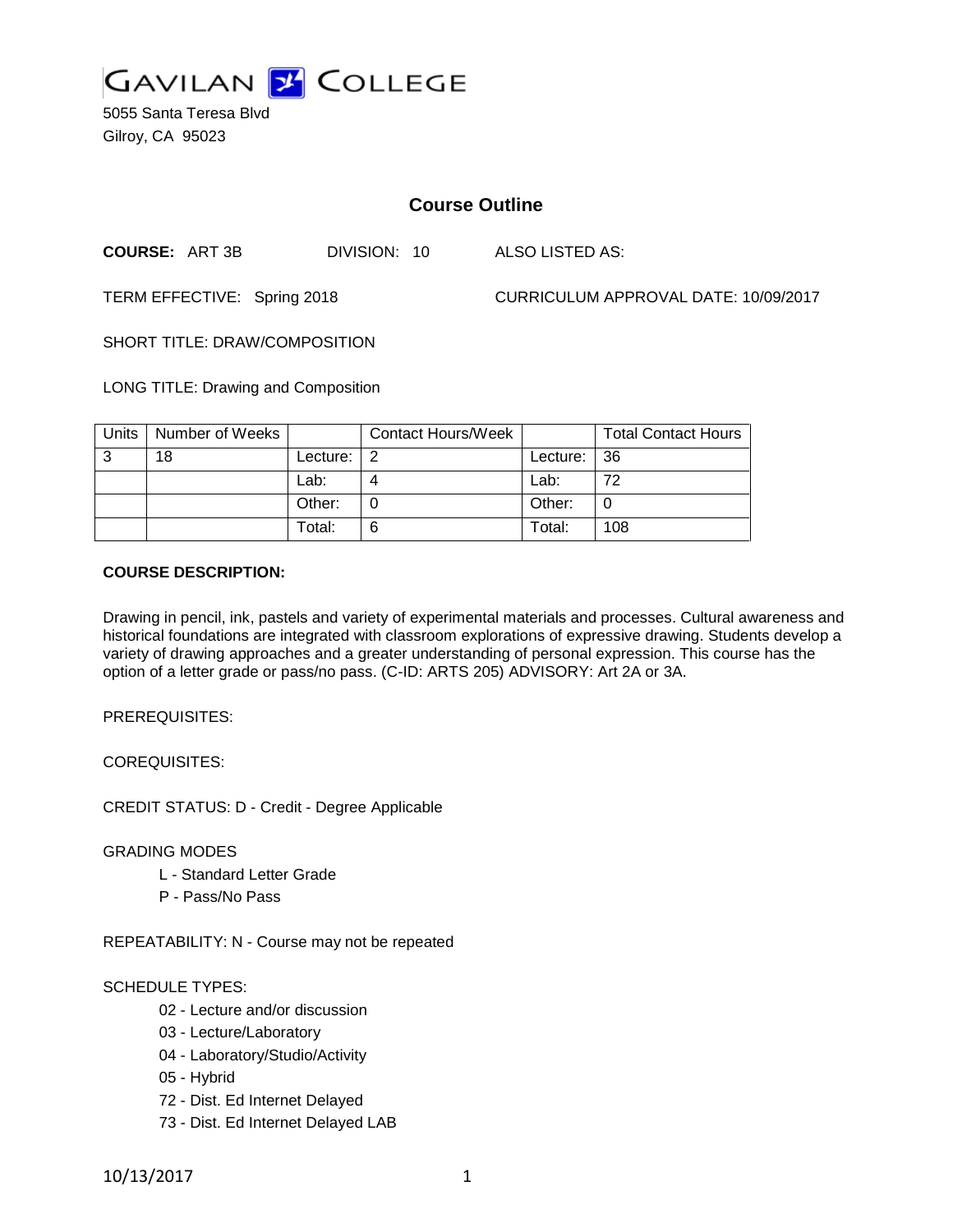# **STUDENT LEARNING OUTCOMES:**

1. Identify and articulate the expressive content of a given work of art both in personal work as well as that of other artists.

Measure of assessment: Projects, exercises, performance, demonstration, homework, labwork, critique and presentation

Year assessed, or planned year of assessment: 2016

2. Identify and apply composition and design elements/theory by integrating the various drawing processes and materials with personal express ion

Measure of assessment: Projects, exercises, performance, demonstration, homework, labwork, critique and presentation

Year assessed, or planned year of assessment: 2016

3. Demonstrate and apply line , value, area , shape, form, mass and volume theories in expressive and imaginative ways using both traditional and non-traditional drawing medium

Measure of assessment: Projects, exercises, performance, demonstration, homework, labwork, critique and presentation

Year assessed, or planned year of assessment: 2016

4. Demonstrate and apply a variety of spatial illusion techniques as primary conceptual and expressive tools-beyond the demonstration of technique--including: linear perspective, one-point perspective, two-point perspective and multiple point perspective

Measure of assessment: Projects, exercises, performance, demonstration, homework, labwork, critique and presentation

Year assessed, or planned year of assessment: 2016

5. Demonstrate and apply the creative use of both traditional and non-traditional drawing mediums including graphite, pastels , conte charcoal, inks and other non-traditional drawing mediums

Measure of assessment: Projects, exercises, performance, demonstration, homework, labwork, critique and presentation

Year assessed, or planned year of assessment: 2016

6. Demonstrate and apply the use of matting, mounting and format techniques

Measure of assessment: Projects, exercises, performance, demonstration, homework, labwork, critique and presentation

Year assessed, or planned year of assessment: 2016

7. Demonstrate the historical and contemporary drawing processes , their materials, and their relationship to the personal express ion and content of a student's work.

Measure of assessment: Projects, exercises, performance, demonstration, homework, labwork, critique and presentation

Year assessed, or planned year of assessment: 2016

## **CONTENT, STUDENT PERFORMANCE OBJECTIVES, OUT-OF-CLASS ASSIGNMENTS**

Curriculum Approval Date: 10/09/2017

WEEK 1 6 HOURS

Lecture: Introduction to Drawing and Composition

Gesture Drawing: Mass gesture, line gesture, scribbled line, sustained gesture

Lab Exercises: mass line, scribbled line and sustained gesture

exercises from a still life, model and a variety of inanimate objects.

Materials introduced: color pastels and color pencils

## **Out of Class Assignments:**

Read and analyze assigned text on color pastels and color theory.

Create gesture drawings OUTSIDE the studio from everyday objects and scenes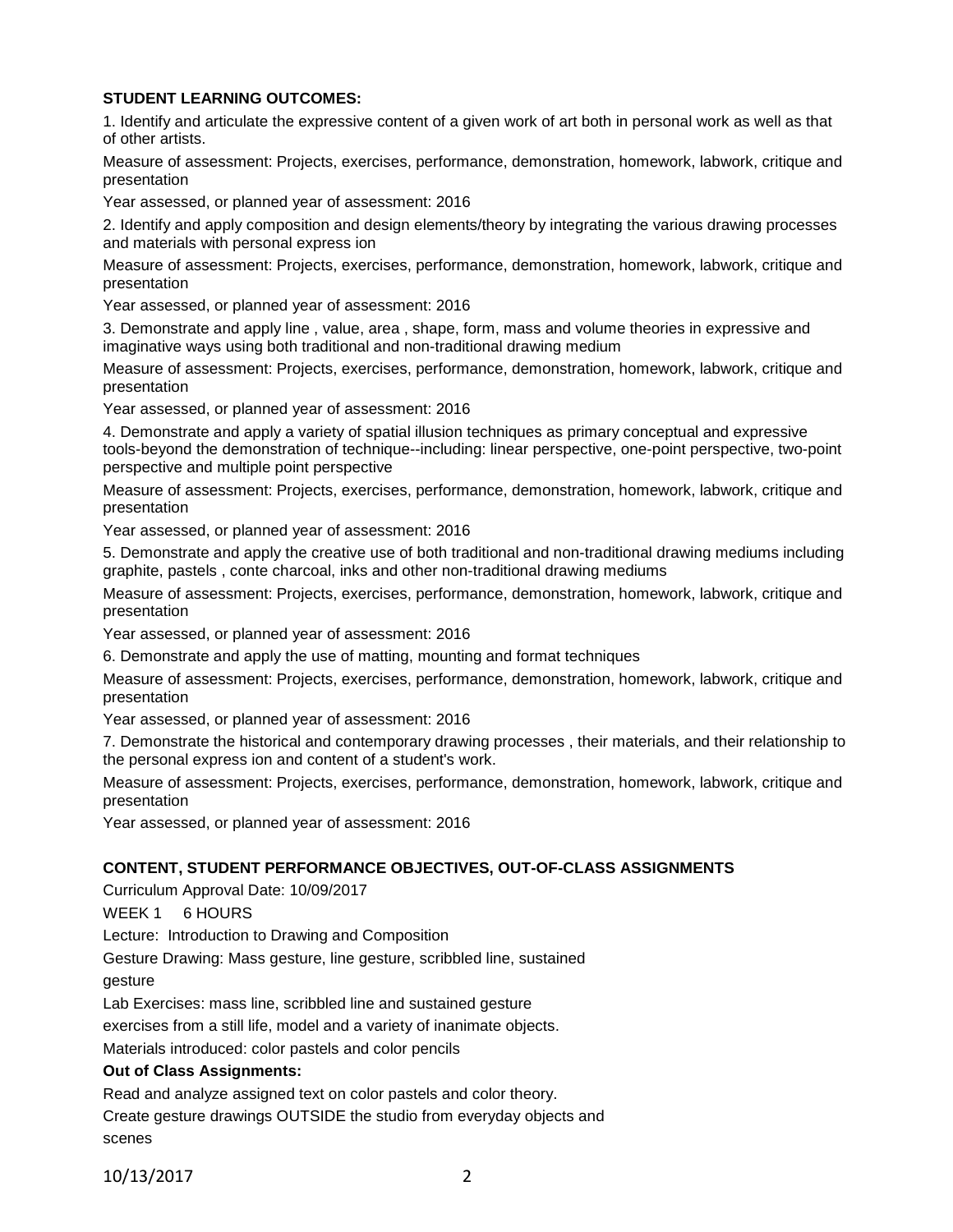Student Performance Objectives:

Students analyze, demonstrate and apply drawing techniques and concepts introduced by creating color gesture drawings, participating in class discussions pertaining to individual and peer drawings, and written responses as assigned.

## WEEK 2 6 HOURS

Lecture: Describe and demonstrate the use of the representational self-portrait: the basic composition and proportions of the human head and features

Describe the Representational Self Portrait project.

Show examples of student work, CD/DVD images, video, slides, textbook,

and design artifacts that use a representational self portrait

Demonstrate the use of tools and materials that are used for creating

drawings using color pastels and color pencils

Describe particular material problems associated with color pastels and color pencils.

Demonstrate ways to correct for color pastels and pencil problems.

Lab: Create a representational self-portrait from life (mirror)

Critique and discussion of student drawings.

Out of Class Assignments:

Work on preliminary sketches for representational self portraits

Reading assignment from textbook and/or handouts that addresses the portraiture process.

Student Performance Objectives:

Students analyze, demonstrate and apply drawing techniques and concepts introduced by creating a representational self-portrait, participating in class discussions pertaining to individual and peer drawings, and

written responses as assigned.

#### WEEK 3 6 HOURS

Lecture: Describe and demonstrate the use of metaphor in art

Describe the Metaphorical self-portrait project.

Show examples of student work, CD/DVD images, video, slides, textbook,

and design artifacts that use metaphor as a means for expression

Demonstrate the use of tools and materials that are used for creating drawings using metaphor

Describe particular material and conceptual problems associated with metaphor

Demonstrate ways to correct for positive shape problems.

Lab: Work on exercises and Metaphorical Self Portrait drawing.

Critique and discussion of student drawings.

Out of Class Assignments:

Work on preliminary sketches for Metaphorical Self Portrait drawings

Reading assignment from textbook and/or handouts that addresses metaphor in drawing

Student Performance Objectives:

Students analyze, demonstrate and apply drawing techniques and concepts introduced by creating metaphorical self-portrait drawings,

participating in class discussions pertaining to individual and peer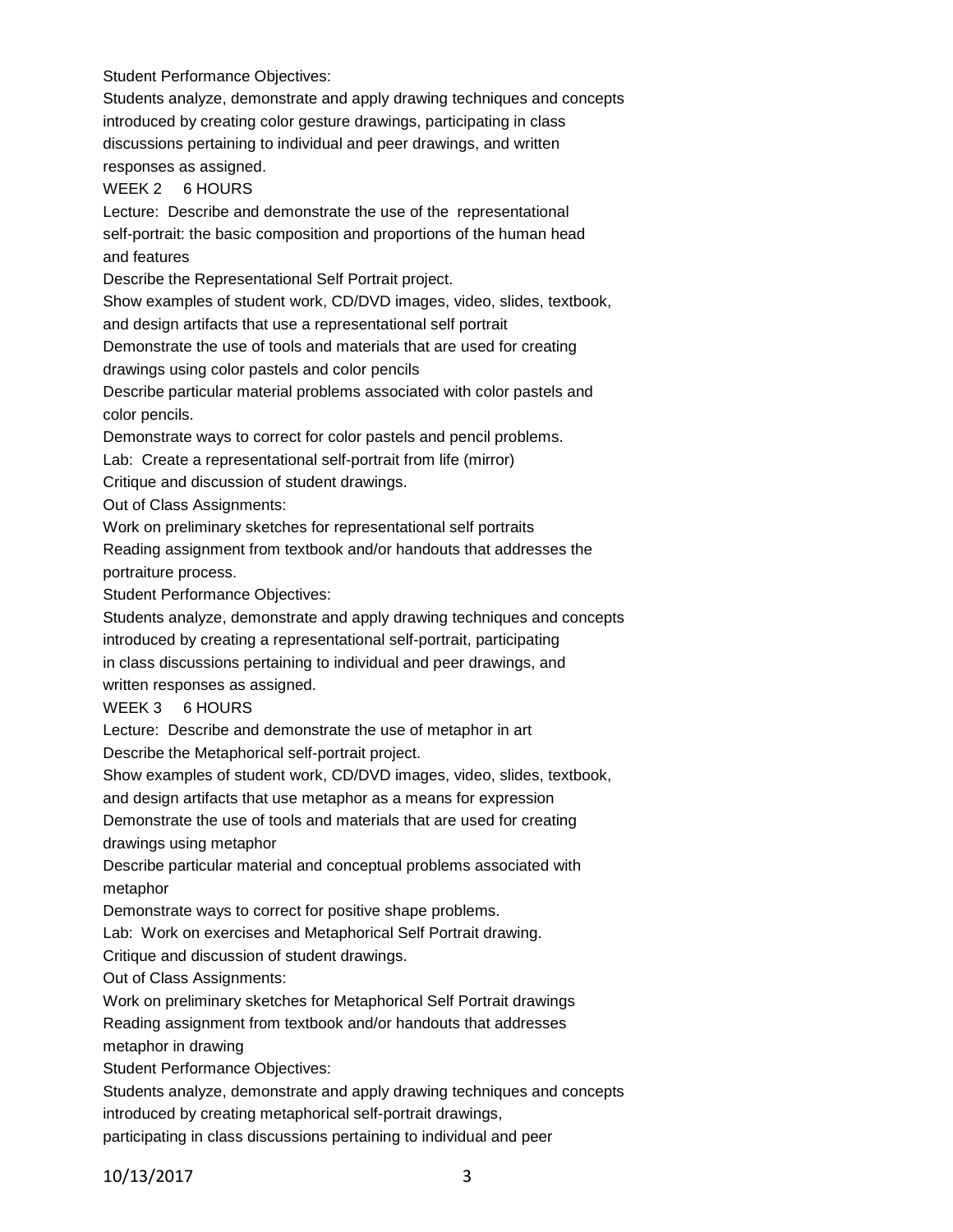drawings, and written responses as assigned..

WEEK 4 6 HOURS

Lecture: Describe and demonstrate the use of negative-shape in composition

Describe the Composition project.

Show examples of student work, CD/DVD images, video, slides, textbook, and design artifacts that use negative shape as a primary tool for composition.

Demonstrate the use of tools and materials that are used for creating drawings using negative-shapes in composition.

Describe particular material and conceptual problems associated with

negative-shapes in composition.

Demonstrate ways to correct for negative-shape in composition problems.

Lab: Work on exercises and composition drawings.

Critique and discussion of student drawings.

Out of Class Assignments:

Work on preliminary sketches for composition drawings

Reading assignment from textbook and/or handouts that addresses

negative-shape and composition

Student Performance Objectives:

Students analyze, demonstrate and apply drawing techniques and concepts introduced by creating negative-shape composition drawings,

participating in class discussions pertaining to individual and peer

drawings, and written responses as assigned...

WEEK 5 6 HOURS

Lecture: Describe and demonstrate the use of color to create volume Describe the Volume project.

Show examples of student work, CD/DVD images, video, slides, textbook, and drawing processes that use volume.

Demonstrate the use of tools and materials that are used for creating

drawings using volume

Describe particular material and conceptual problems associated with

creating volume with color

Demonstrate ways to correct for color/volume problems

Lab: Work on exercises and volume drawings.

Critique and discussion of student drawings.

Out of Class Assignments:

Work on preliminary sketches for volume drawings

Reading assignment from textbook and/or handouts that addresses

creating volume with color

Student Performance Objectives:

Students analyze, demonstrate and apply drawing techniques and concepts

introduced by creating drawings that use color to create volume,

participating in class discussions pertaining to individual and peer

drawings, and written responses as assigned

WEEK 6 6 HOURS

Lecture: Describe and demonstrate the ways of creating value (shading) with color pastels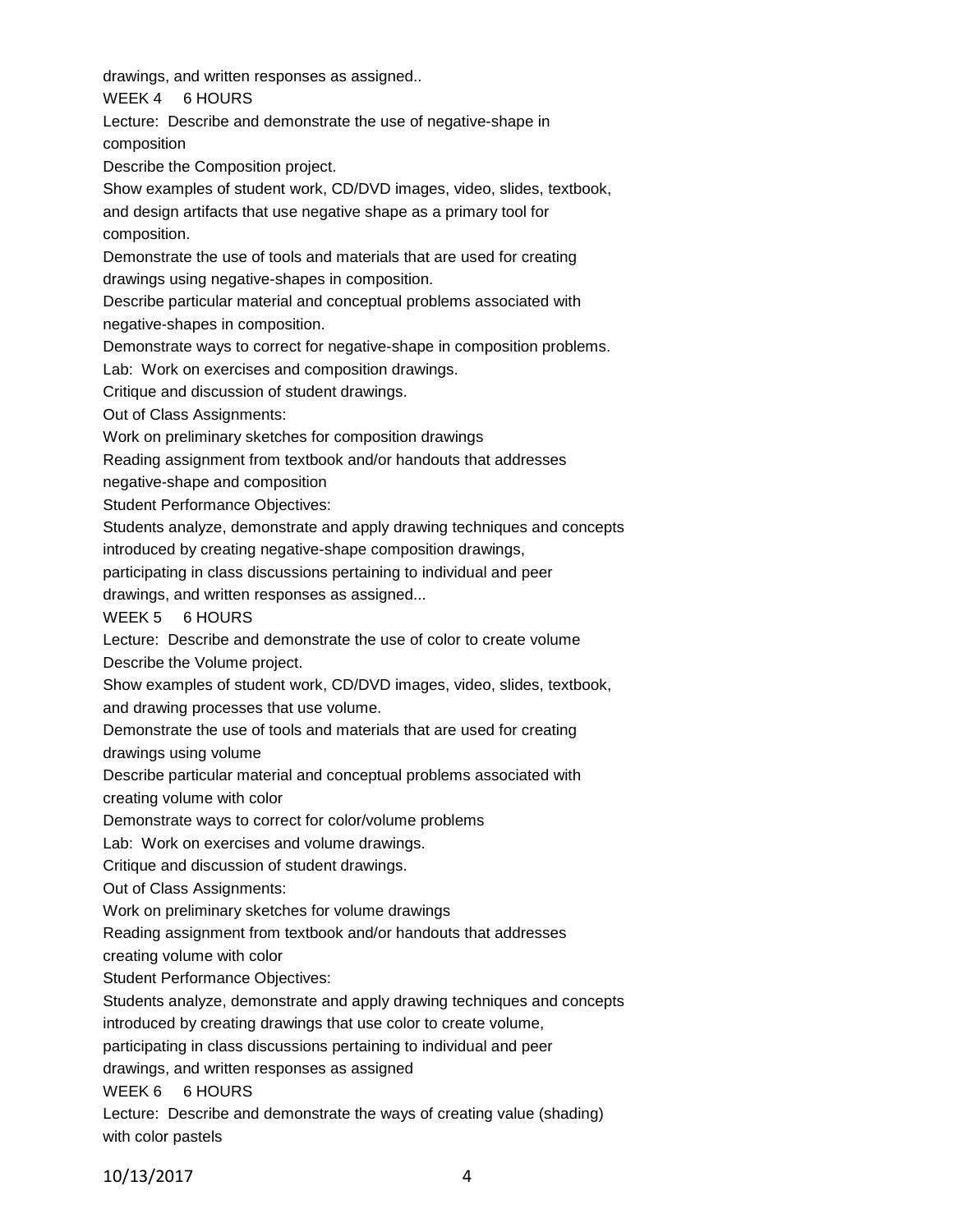Describe the Value/color pastel project. Show examples of student work, CD/DVD images, video, slides, textbook, and drawing processes that use color to create value gradations. Demonstrate the use of tools and materials that are used for creating drawings using value gradations Describe particular material and conceptual problems associated with creating value gradations using color pastels Demonstrate ways to correct for color pastel problems Lab: Work on exercises and value/color pastel drawings. Critique and discussion of student drawings. Out of Class Assignments: Work on preliminary sketches for value/color pastel drawings Reading assignment from textbook and/or handouts that addresses the use of color pastels to create value gradations Student Performance Objectives: Students analyze, demonstrate and apply drawing techniques and concepts introduced by creating value/color pastels drawings, participating in class discussions pertaining to individual and peer drawings, and written responses as assigned. WEEK 7 6 HOURS Lecture: Describe and demonstrate the use of Chiaroscuro; light/dark contrast using color drawing media Describe the Chiaroscuro project. Show examples of student work, CD/DVD images, video, slides, textbook, and drawing processes that use chiaroscuro Demonstrate the use of tools and materials that are used for creating drawings using chiaroscuro Describe particular material and conceptual problems associated with chiaroscuro Demonstrate ways to correct for chiaroscuro problems Lab: Work on exercises and chiaroscuro drawings. Critique and discussion of student drawings. Out of Class Assignments: Work on preliminary sketches for chiaroscuro drawings Reading assignment from textbook and/or handouts that addresses chiaroscuro Student Performance Objectives: Students analyze, demonstrate and apply drawing techniques and concepts introduced by creating chiaroscuro drawings, participating in class discussions pertaining to individual and peer drawings, and written responses as assigned. WEEK 8 6 HOURS Lecture: submission of midterm portfolios with two-page self-evaluation Describe and demonstrate the use of the expressive uses of color Describe the Expressive Color project. Show examples of student work, CD/DVD images, video, slides, textbook, and drawing processes that use expressive color

Demonstrate the use of tools and materials that are used for creating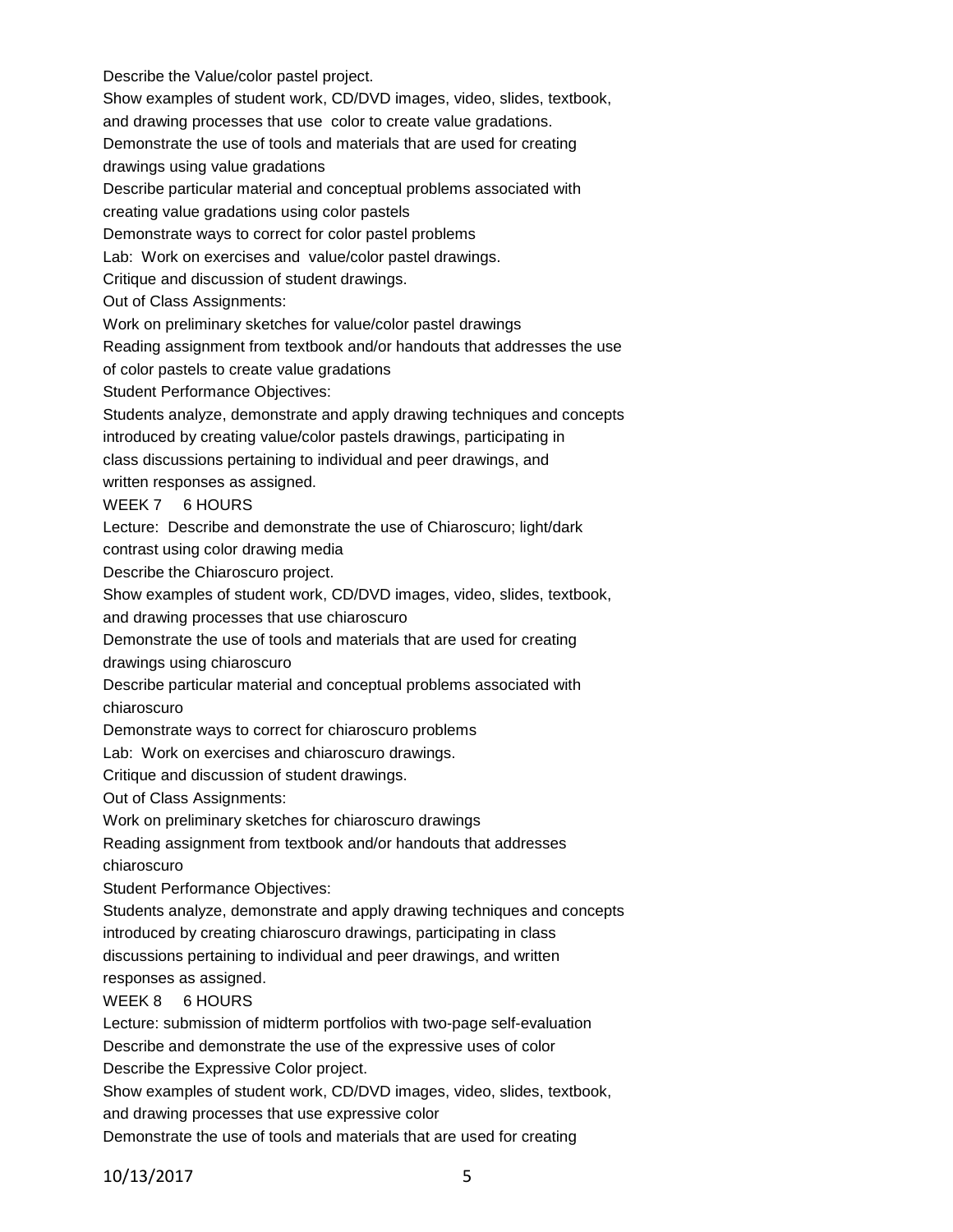drawings using expressive color

Describe particular material and conceptual problems associated with

expressive color

Demonstrate ways to correct for expressive color problems

Lab: Work on exercises and expressive color drawings.

Critique and discussion of student drawings.

Out of Class Assignments:

Work on preliminary sketches for expressive color drawings

Reading assignment from textbook and/or handouts that addresses

expressive color

Student Performance Objectives:

Students analyze, demonstrate and apply drawing techniques and concepts introduced by creating expressive color drawings, participating in class discussions pertaining to individual and peer drawings, and

written responses as assigned..

WEEK 9 6 HOURS

Lecture: Describe and demonstrate the use of perspective (exterior,

one and two-point)

Describe the Exterior Perspective project.

Show examples of student work, CD/DVD images, video, slides, textbook,

and drawing processes that use perspective outdoors

Demonstrate the use of tools and materials that are used for creating

drawings using perspective

Describe particular material and conceptual problems associated with outdoor perspective

Demonstrate ways to correct for outdoor perspective problems

Lab: Work on exercises and Exterior Perspective drawings.

Critique and discussion of student drawings.

Out of Class Assignments:

Work on preliminary sketches for Exterior Perspective drawings

Reading assignment from textbook and/or handouts that addresses

Exterior Perspective

Student Performance Objectives:

Students analyze, demonstrate and apply drawing techniques and concepts introduced by creating outdoor perspective drawings, participating in class discussions pertaining to individual and peer drawings, and

written responses as assigned.

# WEEK 10 6 HOURS

Lecture: Describe and demonstrate the use of perspective (interior,

one and two-point)

Describe the Interior Perspective project.

Show examples of student work, CD/DVD images, video, slides, textbook,

and drawing processes that use perspective indoors

Demonstrate the use of tools and materials that are used for creating

drawings using perspective

Describe particular material and conceptual problems associated with perspective

Demonstrate ways to correct for perspective problems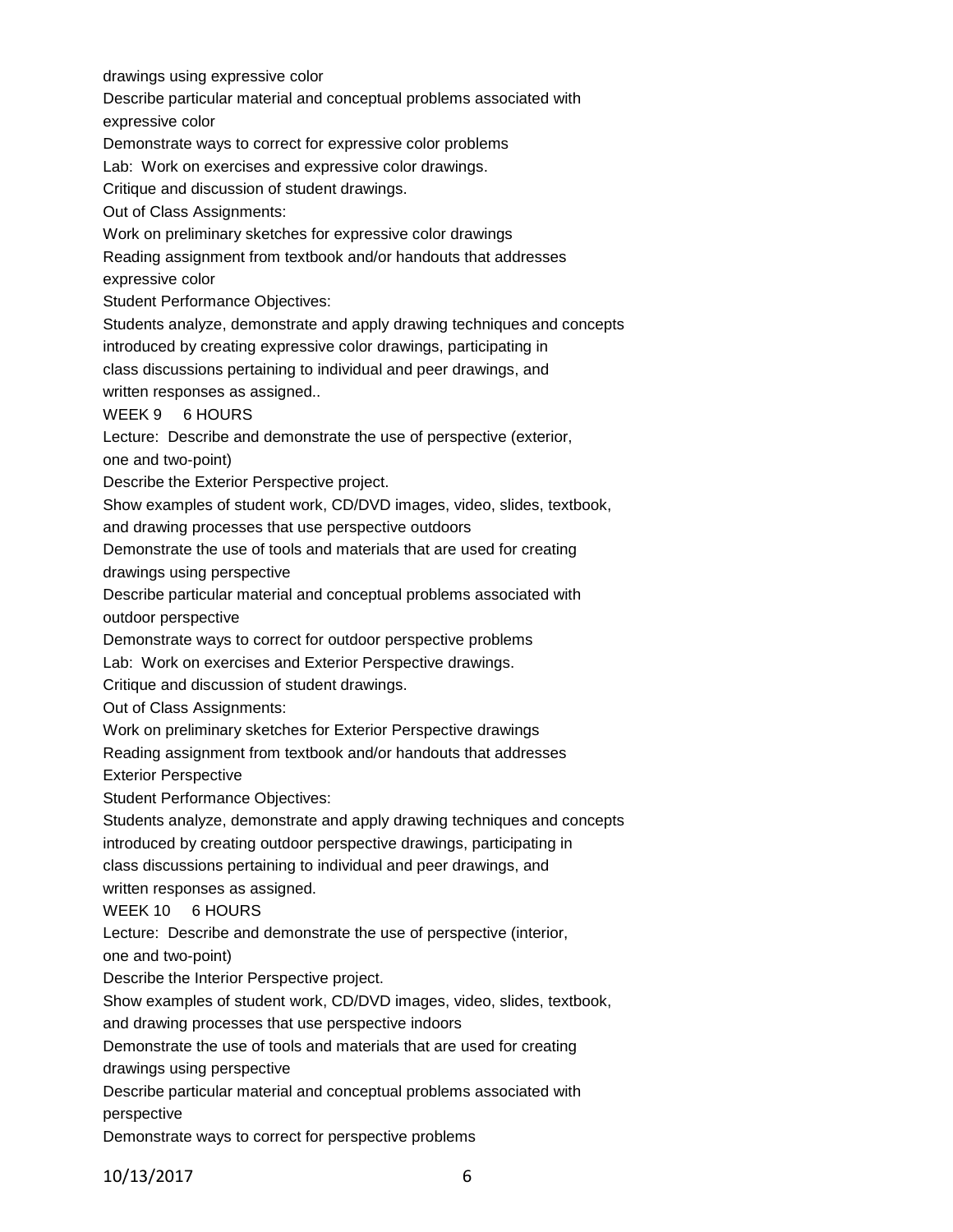Lab: Work on exercises and Interior Perspective drawings.

Critique and discussion of student drawings.

Out of Class Assignments:

Work on preliminary sketches for Interior Perspective drawings

Reading assignment from textbook and/or handouts that addresses

perspective

Student Performance Objectives:

Students analyze, demonstrate and apply drawing techniques and concepts

introduced by creating drawings of an interior using perspective,

participating in class discussions pertaining to individual and peer

drawings, and written responses as assigned...

WEEK 11 6 HOURS

Lecture: Describe and demonstrate the use of texture in drawing

Describe the Texture project.

Show examples of student work, CD/DVD images, video, slides, textbook,

and drawing processes that use texture

Demonstrate the use of tools and materials that are used for creating

drawings using texture

Describe particular material and conceptual problems associated with texture

Demonstrate ways to correct for expressive value problems

Lab: Work on exercises and texture drawings.

Critique and discussion of student drawings.

Out of Class Assignments:

Work on preliminary sketches for texture drawings

Reading assignment from textbook and/or handouts that addresses texture

Student Performance Objectives:

Students analyze, demonstrate and apply drawing techniques and concepts introduced by creating texture drawings, participating in class

discussions pertaining to individual and peer drawings, and written

responses as assigned...

WEEK 12 6 HOURS

Lecture: Describe and demonstrate the use of composition and division

of the picture plane in drawing

Describe the Composition project.

Show examples of student work, CD/DVD images, video, slides, textbook,

and drawing processes that use composition as a primary expressive tool

Demonstrate the use of tools and materials that are used for creating

drawings using compositional structures

Describe particular material and conceptual problems associated with composition

Demonstrate ways to correct for composition problems

Lab: Work on exercises and composition drawings.

Critique and discussion of student drawings.

Out of Class Assignments:

Work on preliminary sketches for the composition drawings

Reading assignment from textbook and/or handouts that addresses composition in drawing.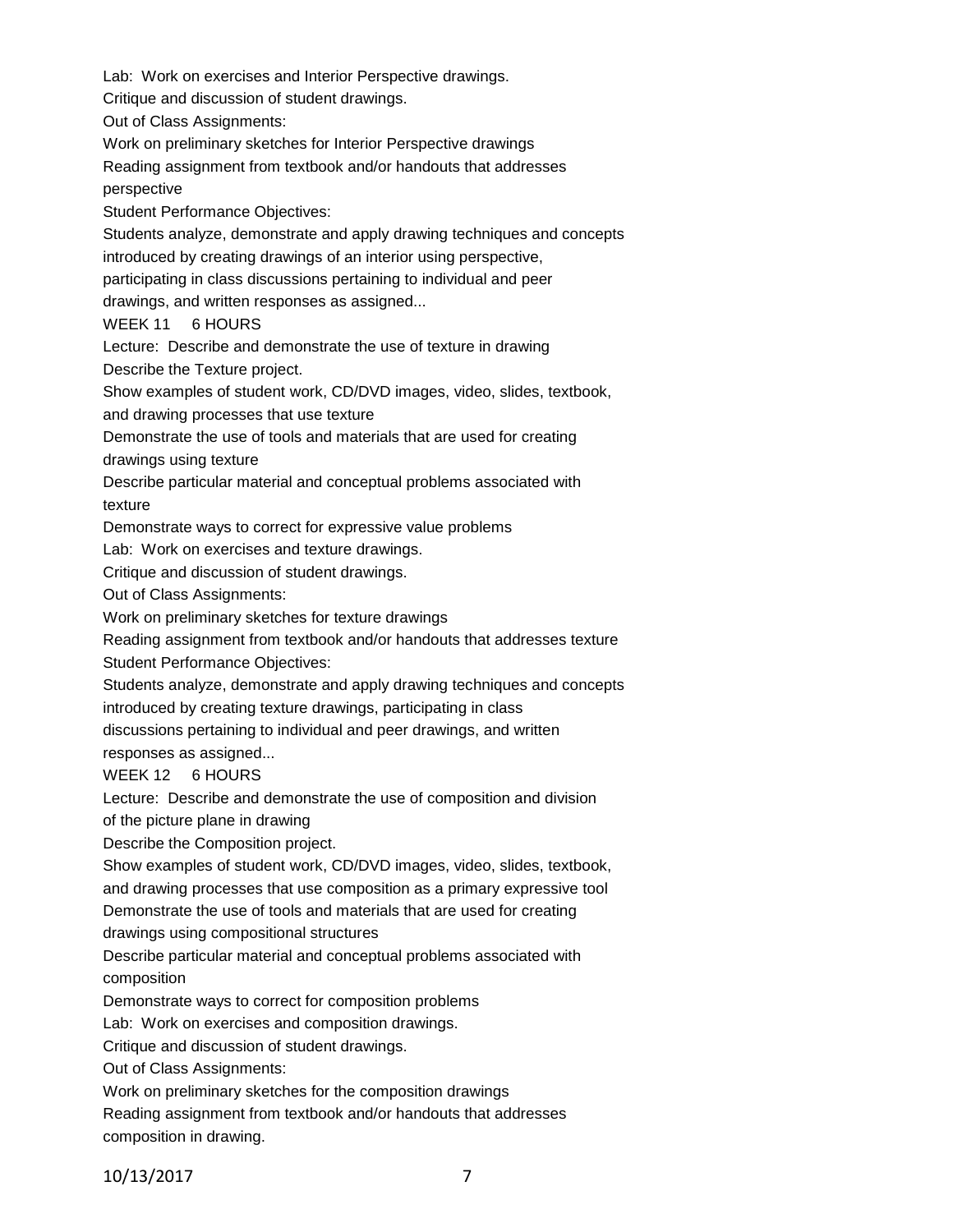Student Performance Objectives:

Students analyze, demonstrate and apply drawing techniques and concepts introduced by creating strong compositions drawings, participating in class discussions pertaining to individual and peer drawings, and written responses as assigned...

WEEK 13 6 HOURS

Lecture: Describe and demonstrate the use of thematic development in drawing

Describe the Thematic project.

Show examples of student work, CD/DVD images, video, slides, textbook, and drawing processes that use themes as the basis for imagery build-up

Demonstrate the use of tools and materials that are used for creating

drawings using thematic build-up

Describe particular material and conceptual problems associated with thematic drawing

Lab: Work on exercises and thematic drawings.

Critique and discussion of student drawings.

Out of Class Assignments:

Work on preliminary sketches for thematic drawings

Student Performance Objectives:

Students analyze, demonstrate and apply drawing techniques and concepts introduced by creating strong thematic drawings, participating in class discussions pertaining to individual and peer drawings, and written responses as assigned...

WEEK 14 6 HOURS

Lecture: Describe and demonstrate the use of social-political imagery in drawing

Describe the Social-political project.

Show examples of student work, CD/DVD images, video, slides, textbook,

and drawing processes that use social-political imagery as inspiration

Demonstrate the use of tools and materials that are used for creating drawings using social-political imagery

Describe particular material and conceptual problems associated with social-political themes

Lab: Work on exercises and social-political drawings.

Critique and discussion of student drawings.

Out of Class Assignments:

Work on preliminary sketches for social-political drawings

Reading assignment from textbook and/or handouts that addresses social-

political themes in drawing

Student Performance Objectives:

Students analyze, demonstrate and apply drawing techniques and concepts introduced by creating thematic social-political drawings,

participating in class discussions pertaining to individual and peer

drawings, and written responses as assigned.

WEEK 15 6 HOURS

Lecture: Describe and demonstrate the use of non-traditional materials and approaches to drawing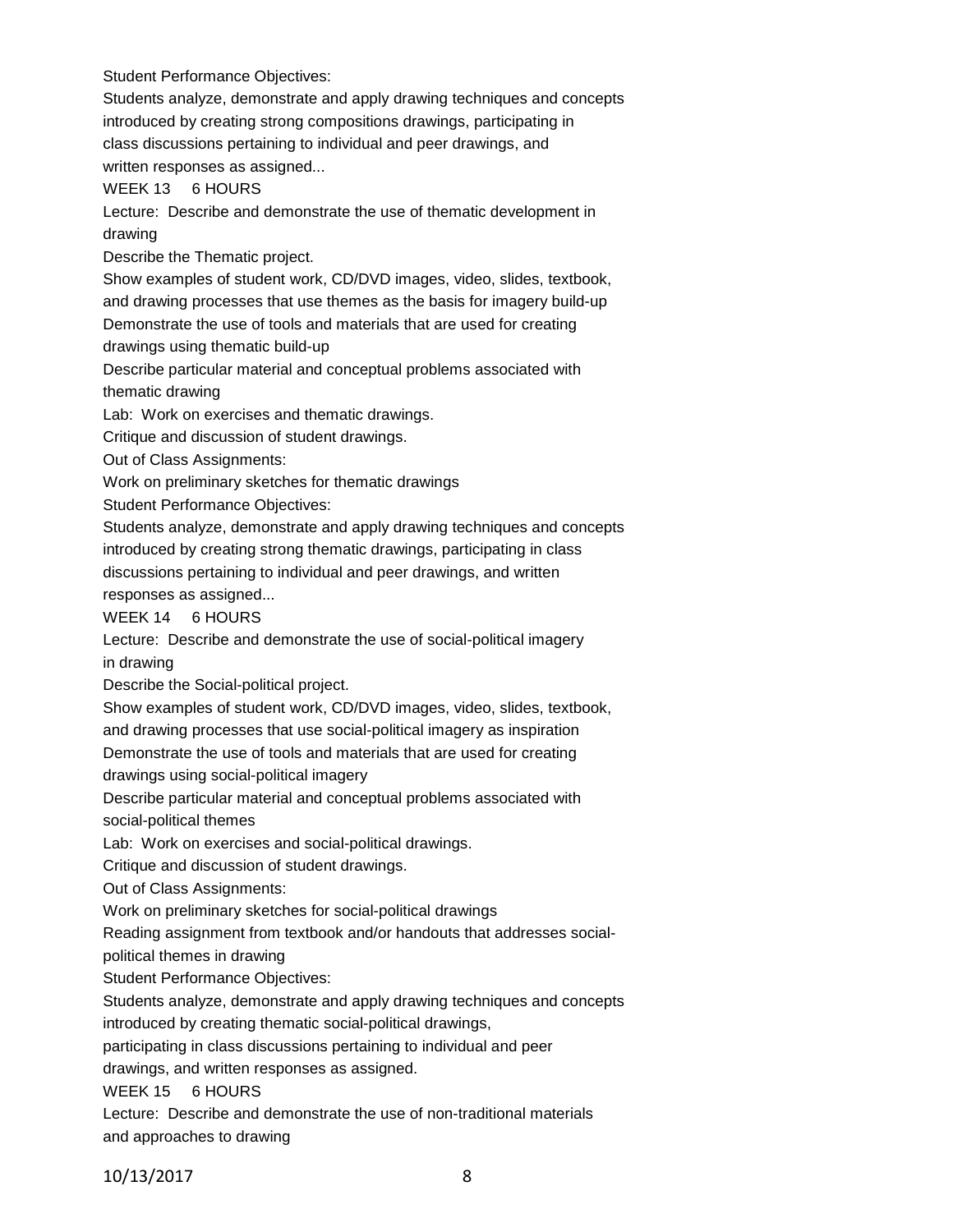Show examples of student work, CD/DVD images, video, slides, textbook, and drawing processes that use non-traditional/conventional approaches Demonstrate the use of tools and materials that are used for creating drawings using non-traditional/conventional approaches Describe particular material and conceptual problems associated with experimental materials and approaches Demonstrate ways to correct for experimental materials problems Lab: Work on exercises and Unconventional drawings. Critique and discussion of student drawings. Out of Class Assignments: Work on preliminary sketches for Unconventional drawings Reading assignment from textbook and/or handouts that addresses the use and approaches to non-traditional drawing methods Student Performance Objectives: Students analyze, demonstrate and apply drawing techniques and concepts introduced by creating experimental, non-traditional drawings, participating in class discussions pertaining to individual and peer drawings, and written responses as assigned. WEEK 16 6 HOURS Lecture: Describe and demonstrate the use of aqueous medium in drawing (ink washes, watercolor) Describe the Washes project. Show examples of student work, CD/DVD images, video, slides, textbook, and drawing processes that use aqueous mediums Demonstrate the use of tools and materials that are used for creating drawings using ink and watercolor washes Describe particular material and conceptual problems associated with ink and watercolor washes Demonstrate ways to correct for aqueous medium problems Lab: Work on exercises and Washes drawings. Critique and discussion of student drawings. Out of Class Assignments: Work on preliminary sketches for Washes drawings Reading assignment from textbook and/or handouts that addresses aqueous mediums Student Performance Objectives: Students analyze, demonstrate and apply drawing techniques and concepts introduced by creating ink and watercolor drawings, participating in class discussions pertaining to individual and peer drawings, and written responses as assigned..... WEEK 17 6 HOURS Lecture: Describe and demonstrate the use of aerial perspective Describe the Aerial Perspective project. Show examples of student work, CD/DVD images, video, slides, textbook, and drawing processes that use aerial perspective Demonstrate the use of tools and materials that are used for creating

Describe the Unconventional drawing project.

drawings using aerial perspective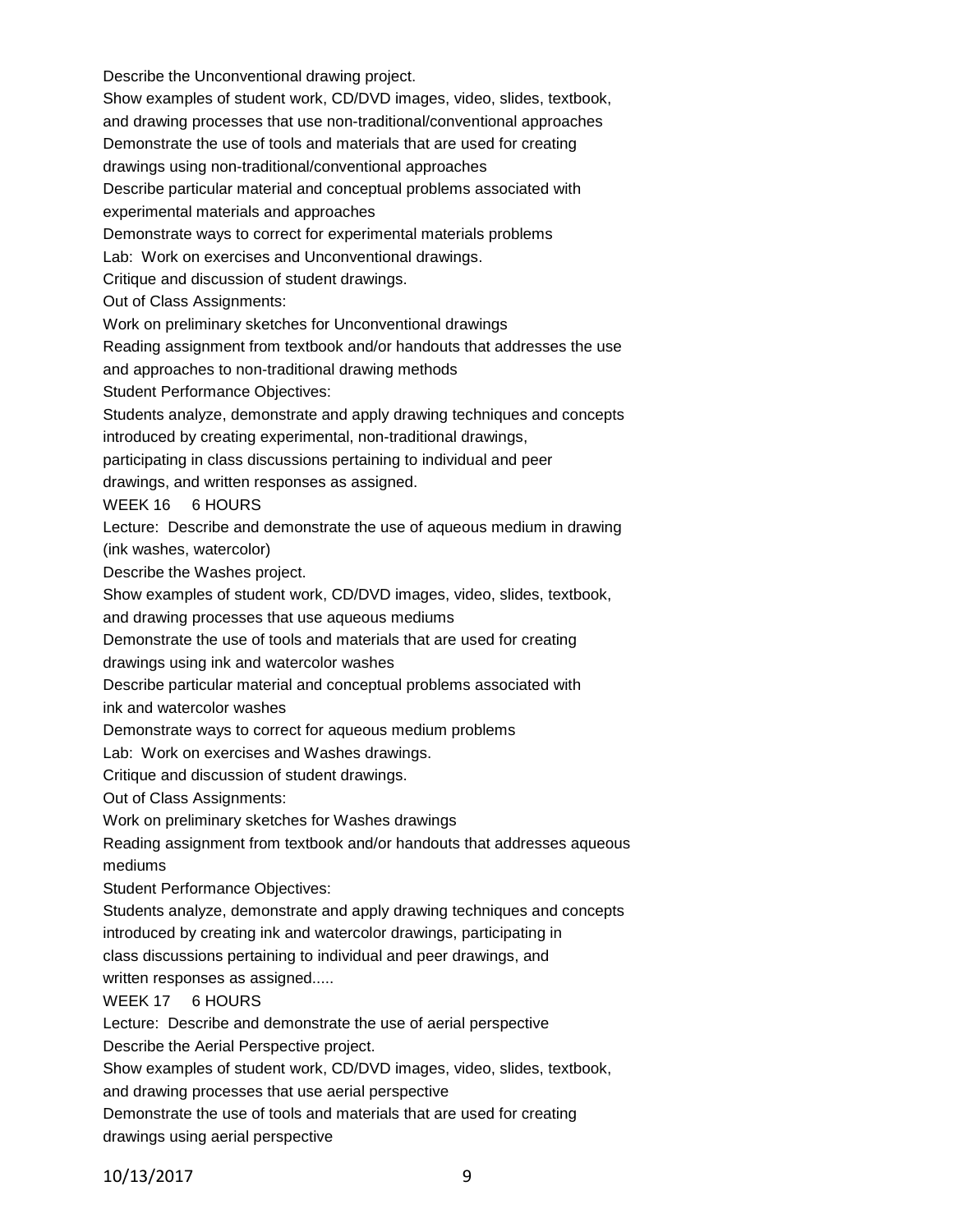Describe particular material and conceptual problems associated with aerial perspective Demonstrate ways to correct for aerial problems Lab: Work on exercises and aerial perspective drawings. Critique and discussion of student drawings. Out of Class Assignments: Work on preliminary sketches for aerial perspective drawings Reading assignment from textbook and/or handouts that addresses aerial perspective Student Performance Objectives: Students analyze, demonstrate and apply drawing techniques and concepts introduced by creating aerial perspective drawings, participating in class discussions pertaining to individual and peer drawings, and written responses as assigned. WEEK 18 2 HOURS Final Exam

## **METHODS OF INSTRUCTION:**

Lecture, video, cd/dvd, computer presentations, internet, examples, demonstrations, lab exercises, critiquesclass discussions.

## **OUT OF CLASS ASSIGNMENTS:**

Required Outside Hours: 28 Assignment Description: Students will read and study from the required text and assigned articles. Required Outside Hours: 20 Assignment Description: Students will write weekly reading summaries and a final research paper. Required Outside Hours: 24 Assignment Description: Student will engage in the creative process relevant to the artistic era being studied.

## **METHODS OF EVALUATION:**

Writing assignments Percent of total grade: 10.00 % Writing assignments: 10% - 20% Written homework Lab reports Term papers Other: Visual journal entries/notes for ea. drawing proj. Problem-solving assignments Percent of total grade: 10.00 % Problem-solving demonstrations: 10% - 20% Homework problems Field work Lab reports Other: drawing Skill demonstrations Percent of total grade: 10.00 % Skill demonstrations: 10% - 20% Class performance Field work Performance exams Other: Critique/Discussion, visual journal, drawings Objective examinations Percent of total grade: 10.00 % Objective examinations: 10% - 20% Multiple choice True/false Matching items Completion Other methods of evaluation Percent of total grade: 40.00 %